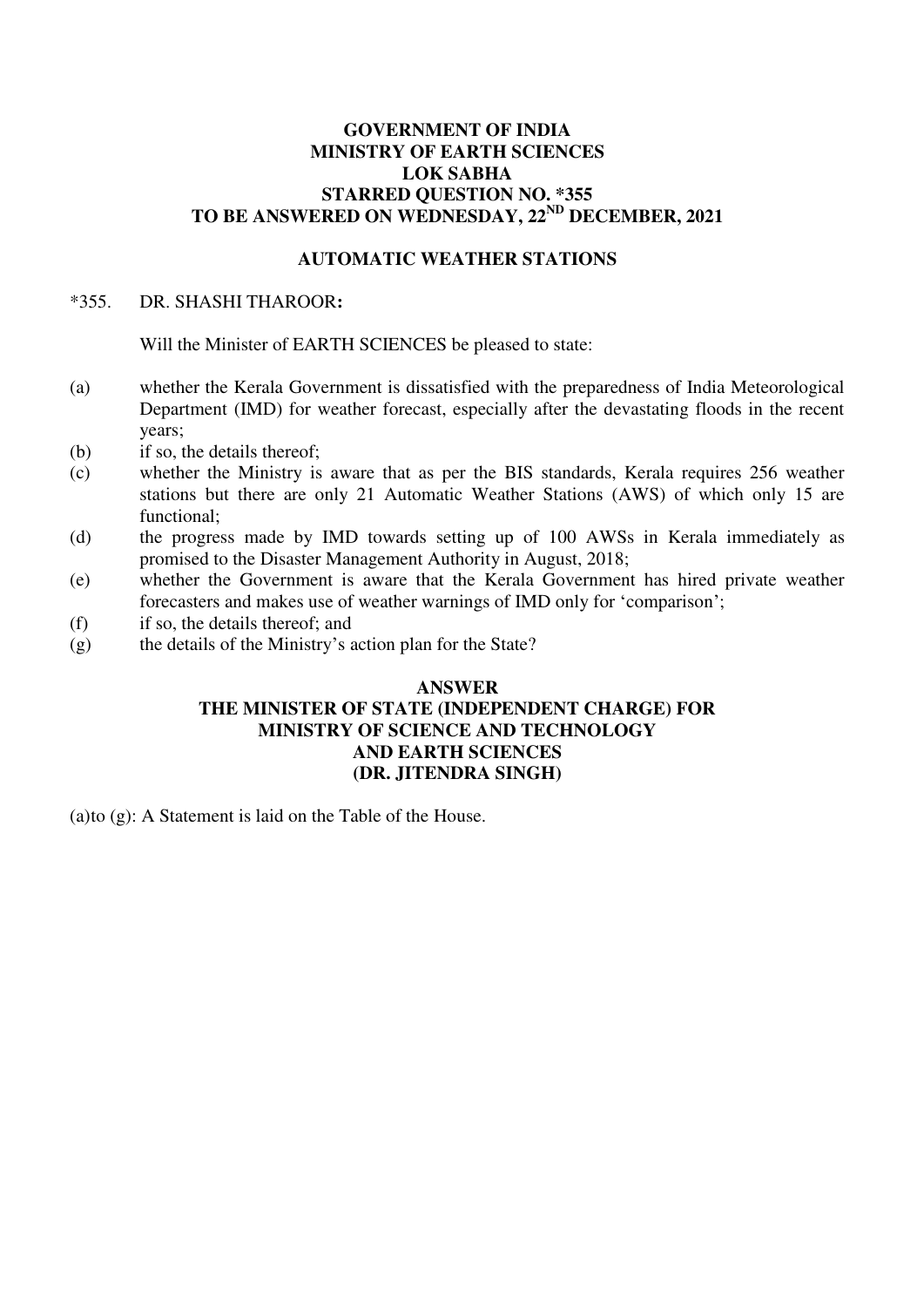STATEMENT LAID ON THE TABLE OF THE LOK SABHA IN REPLY TO (a) to (g) OF STARRED QUESTION NO. \*355 REGARDING "AUTOMATIC WEATHER STATION" TO BE ANSWERED ON, DECEMBER 22, 2021

- (a)-(b) India Meteorological Department (IMD) is providing the best weather observation and forecast services for the benefit of the people of Kerala and will continue to extend similar services in future also.
- (c) As per theBIS 1994 norms the State of Kerala should have 115 (recording/non recording rain stations). However, at present there are 133 rain stations (63 auto + 70 manual) in Kerala. IMD has installed a total number of 30 AWSs in Kerala and their details are given in Annexure –I.The details of departmental and part time observatories are given in Annexure – II.
- (d) Out of 100 AWS planned for Kerala, 15 AWSs have been installed in July 2020 and the remaining installations are to be carried out in 2022 for which procurement is under progress.
- (e)-(f) No communication from the State Government of Kerala is received by the Ministry in this regard.
- (g) For generating good forecast, both observations (insitu and satellite) and numerical weather prediction models are essential.It is mentioned that,very high resolution Numerical Weather Prediction Model Forecast from IMD's state of the art Global Forecast System (GFS), Weather Research & Forecasting Model (WRF) and Global Ensemble Forecasting System (GEFS) are being provided by IMD to Kerala State Disaster Management Authority (KSDMA) since last two years. These forecasts are further downscaled and utilized to generate forecasts for finer spatial resolution like Taluka, district, river basin etc. to meet their requirements for sectorial applications.

Regarding the quality of IMD's forecasts, it is mentioned that the forecasts are being utilized by many countries of South Asia for their weather forecast services under regional activities of World Meteorological Organisation (WMO) and that of Regional Integrated Multi-Hazard Early Warning System (RIMES) for Africa and Asia.

From May 2020 onwards, IMD is providing rainfall forecasts at 12.5 Km resolution for next ten days to Kerala State Council for Science, Technology & Environment which is updated on daily basis to support their Basin Wise Emergency System for alerts during flood eventsrelated to the project for Periyar River Basin, Kerala.

Regarding Doppler Weather Radars (DWR) in Kerala, it is mentioned that two Doppler Weather Radars are already installed in Kerala; one at Kochi and another at Thiruvananthapuram which meet the requirements for Kerala; especially the central and southern parts of Kerala.

Thus, IMD is providing the best weather observation and forecast services for the benefit of the people of the State of Kerala and will continue to extend similar services in future also.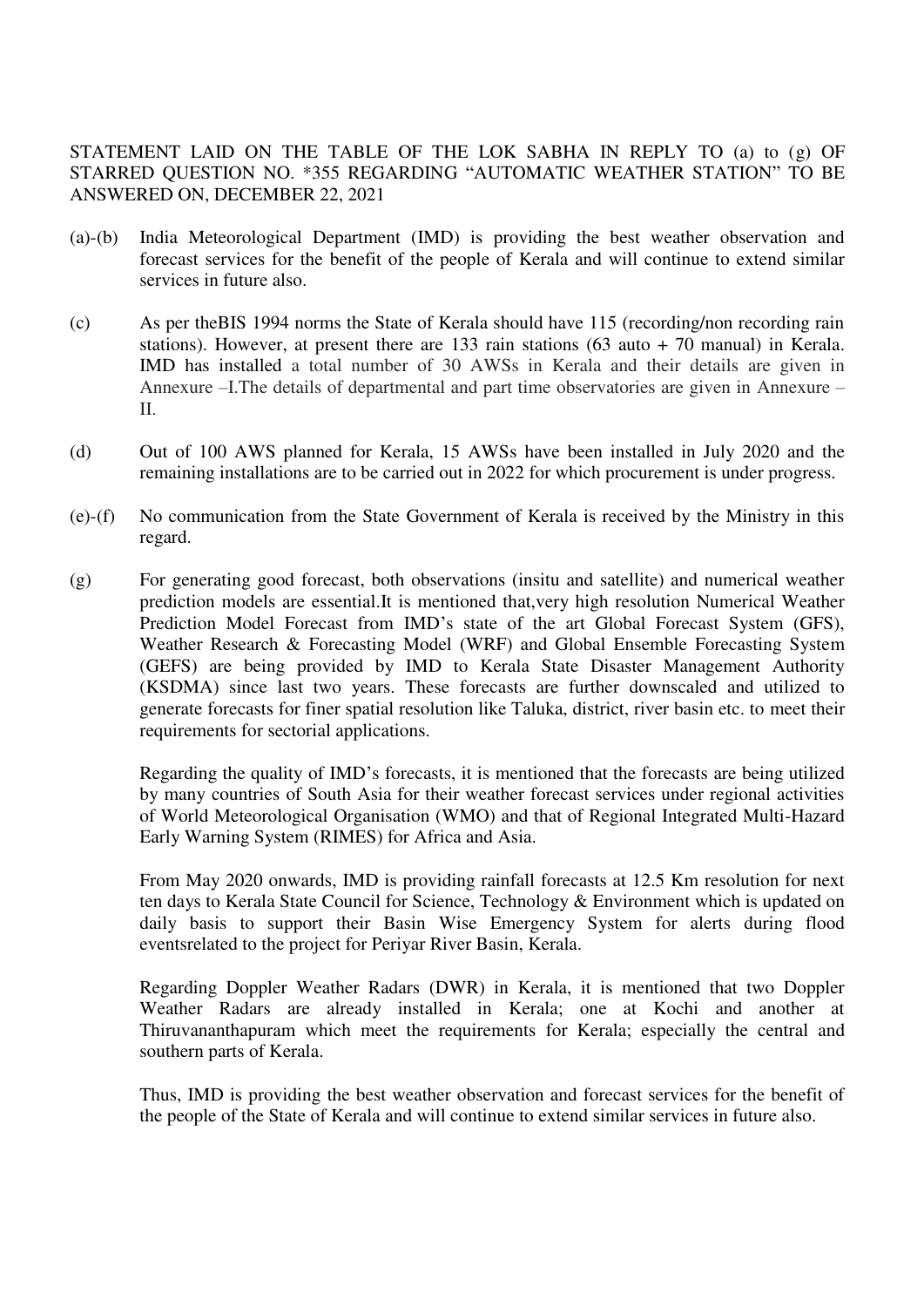## **Annexure -I**

| S NO.          | <b>STATE</b>  | <b>DISTRICT</b>           | <b>STATION</b>        |
|----------------|---------------|---------------------------|-----------------------|
| $\mathbf{1}$   | <b>KERALA</b> | <b>ALAPPUZHA</b>          | <b>CHERTHALA</b>      |
| $\overline{2}$ | <b>KERALA</b> | <b>ALAPPUZHA</b>          | <b>KAYAMKULAM</b>     |
| $\overline{3}$ | <b>KERALA</b> | <b>ERNAKULAM</b>          | <b>NORTH PARAVUR</b>  |
| $\overline{4}$ | <b>KERALA</b> | <b>IDUKKI</b>             | <b>CHERUTHONI</b>     |
| 5              | <b>KERALA</b> | <b>IDUKKI</b>             | <b>MUNNAR</b>         |
| 6              | <b>KERALA</b> | <b>IDUKKI</b>             | <b>PEERMADE</b>       |
| $\overline{7}$ | <b>KERALA</b> | <b>KANNUR</b>             | <b>IRIKKUR</b>        |
| 8              | <b>KERALA</b> | <b>KANNUR</b>             | <b>KANNUR AIRPORT</b> |
| 9              | <b>KERALA</b> | <b>KASARAGOD</b>          | <b>KUDLU</b>          |
| 10             | <b>KERALA</b> | <b>KASARAGOD</b>          | <b>PILICODE</b>       |
| 11             | <b>KERALA</b> | <b>KASARAGOD</b>          | VELLARIKKUNDU         |
| 12             | <b>KERALA</b> | <b>KOLLAM</b>             | <b>KOTTARAKKARA</b>   |
| 13             | <b>KERALA</b> | <b>KOLLAM</b>             | <b>WEST KALLADA</b>   |
| 14             | <b>KERALA</b> | <b>KOTTAYAM</b>           | <b>KUMARAKOM</b>      |
| 15             | <b>KERALA</b> | <b>KOTTAYAM</b>           | <b>POONJAR</b>        |
| 16             | <b>KERALA</b> | <b>KOZHIKODE</b>          | <b>KAKKAYAM</b>       |
| 17             | <b>KERALA</b> | <b>KOZHIKODE</b>          | <b>KOZHIKODE</b>      |
| 18             | <b>KERALA</b> | <b>MALAPPURAM</b>         | <b>NILAMBUR</b>       |
| 19             | <b>KERALA</b> | <b>MALAPPURAM</b>         | <b>VAKKAD</b>         |
| 20             | <b>KERALA</b> | <b>PALAKKAD</b>           | <b>ADAKKAPUTHUR</b>   |
| 21             | <b>KERALA</b> | <b>PALAKKAD</b>           | <b>MANKARA</b>        |
| 22             | <b>KERALA</b> | <b>PATHANAMTHITTA</b>     | <b>SEETHATHODE</b>    |
| 23             | <b>KERALA</b> | <b>THIRUVANANTHAPURAM</b> | <b>NEYYATTINKARA</b>  |
| 24             | <b>KERALA</b> | <b>THIRUVANANTHAPURAM</b> | THIRUVANANTHAPURAM    |
| 25             | <b>KERALA</b> | THIRUVANANTHAPURAM        | <b>VELLAYANI</b>      |
| 26             | <b>KERALA</b> | <b>THRISSUR</b>           | <b>CHALAKKUDY</b>     |
| 27             | <b>KERALA</b> | <b>THRISSUR</b>           | PERINGALKUTHU         |
| 28             | <b>KERALA</b> | <b>THRISSUR</b>           | VELLANIKKARA          |
| 29             | <b>KERALA</b> | <b>WAYANAD</b>            | AMBALAVAYAL           |
| 30             | <b>KERALA</b> | <b>WAYANAD</b>            | PADINJARATHARA DAM    |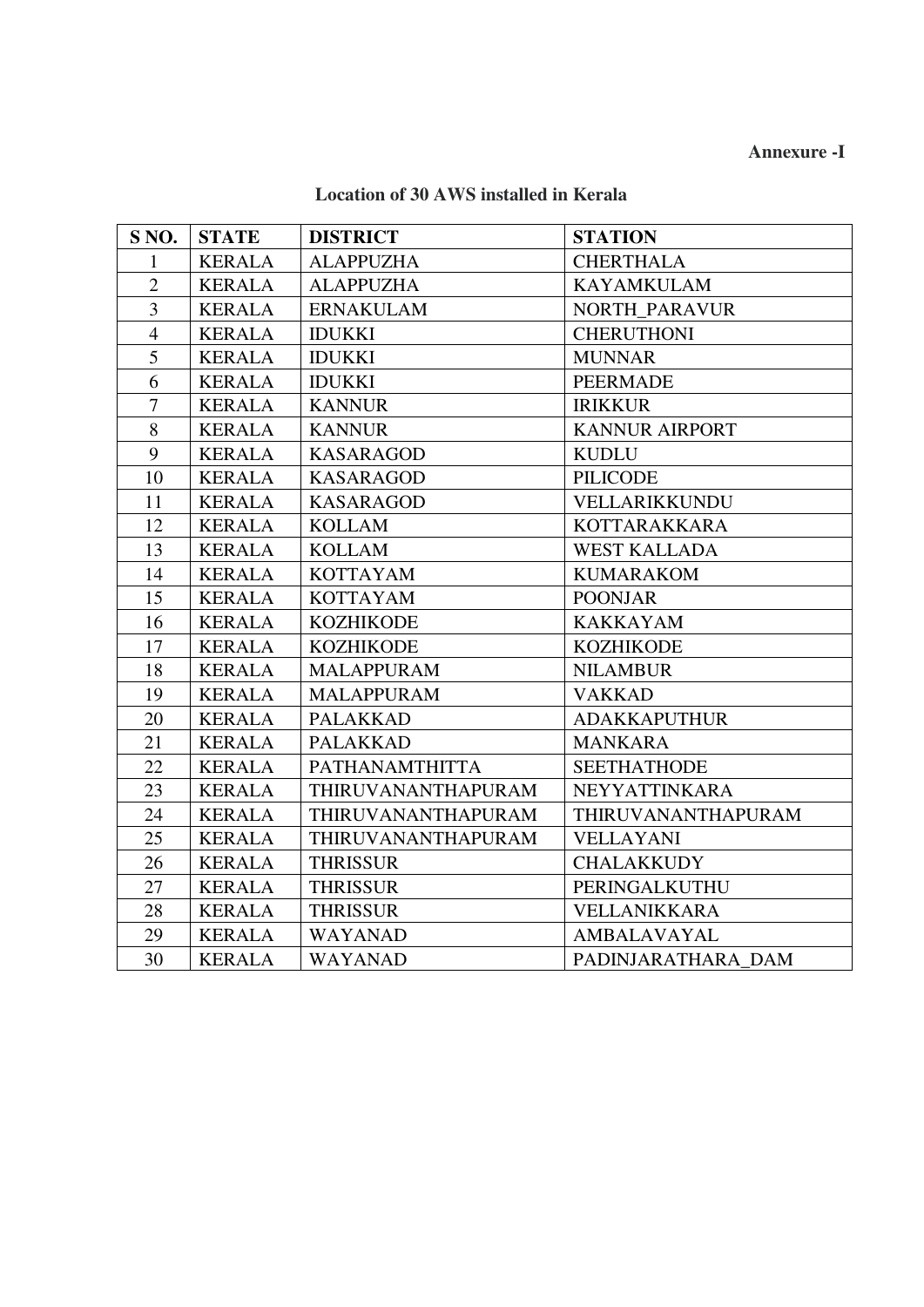## **Annexure –II**

# **Departmental Observatories in Kerala**

| SI. |                                 | Lat /long                                                   | Type of<br>Observatory                                | Hours of observation             |                                                                             |
|-----|---------------------------------|-------------------------------------------------------------|-------------------------------------------------------|----------------------------------|-----------------------------------------------------------------------------|
| No  | Name of Station                 |                                                             | Surface/PB/RS/AM<br>S/Radiation/AET/P<br>ET/PMO/other | Surface                          | Aeronautical<br>Meteorological<br>Station (AMS)                             |
| 1.  | <b>MC</b><br>Thiruvananthapuram | $8.5079^{\circ}$ N/<br>76.9582°E                            | Surface / PB / RS /<br>Radiation /<br>Seismology      | 00,03,06,09,12<br>,15, 18 & 21 Z |                                                                             |
| 2.  | AM O -<br>Thiruvananthapuram    | $8.4765^{\circ}N/$<br>76.9197°E                             | AMS & Surface                                         | 03 & 12 Z                        | Half hourly METAR<br>from 0000 Z to<br>2330 Z and 03 &<br>12 Z observations |
| 3.5 | MO Alappuzha                    | 10.8336°N<br>76.3191°E                                      | Surface                                               | 00,03,06,09 &<br>12 Z            |                                                                             |
| 4.  | MO Kozhikode                    | 10.8336<br>$\degree$ N/<br>75.7595 °E                       | Surface                                               | 00,03,06,09,12<br>,15, 18 & 21 Z |                                                                             |
| 5.  | <b>MO Kannur</b>                | $10.8336^{\circ}$ N<br>/75.371<br>$\mathrm{P}^{\mathrm{o}}$ | Surface                                               | 00,03,06,09 &<br>12 Z            |                                                                             |
| 6.  | AMS Kozhikode<br>(Karipur)      | 10.8336<br>$\degree$ N/<br>75.9486°E                        | AMS & Surface                                         | 03 & 12 Z                        | Half hourly METAR<br>from 0000 Z to<br>2330 Z                               |
| 7.  | AMS Kannur (KIAL)               | $11.54^{\circ}$ N/<br>75.32°E                               | AMS & Surface                                         | 03 & 12 Z                        | Half hourly METAR<br>from 0000 Z to<br>2330 Z                               |
| 8.  | AMS Kochi (CIAL)                | 10.8336°N<br>76.4003°E                                      | AMS & Surface                                         | 03,06,09 & 12Z                   | Half hourly METAR<br>from 0000 Z to<br>2330Z                                |